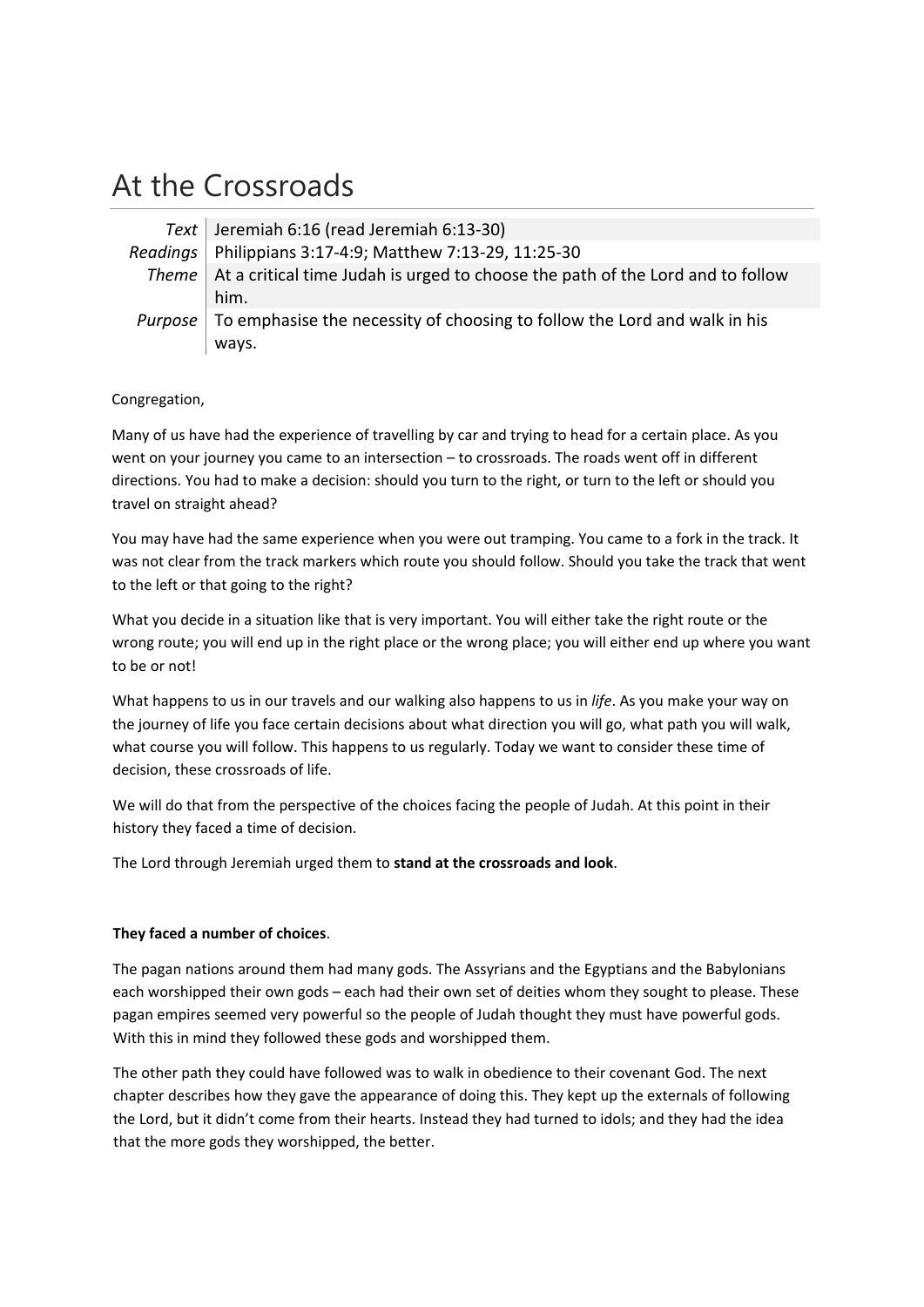In the ancient world of the Roman Empire it was said that all roads led to Rome. Rome was the hub of the empire and the Romans built roads that went all over the known world. Those fine roads allowed troops to move rapidly from one place to another. All those roads led back to Rome.

**In our pluralistic society today** people use that same idea and think that all roads lead to the same God. People will tell you that it doesn't really matter what religion you follow or what god you worship because eventually they all lead to the same place. It doesn't matter, they say, whether you are Buddhist or Hindu or Baha'i or Christian because in the end everyone will be saved. You follow your own path. You find the truth that suits you and you'll be okay! And, of course, there are plenty of religions to choose from. There is a smorgasbord of religious options. There are any number of paths you can follow.

**Jesus, however, reduced that choice to two.** When delivering the Sermon on the Mount Jesus said that, despite the huge variety of choice, there are essentially only two choices: there is the broad road and there is the narrow road. The broad road leads to destruction and the narrow road leads to life. Everyone is on one of these two roads. You are either on the wide road or the narrow road. Either you are heading for eternal punishment or for eternal life. That is a sobering thought.

So it is essential that you "**stand and look",** that you pause and take stock of your situation.

The people of Judah had to do that because they were at a crisis point. At the beginning of this chapter Jeremiah warned them that disaster was looming from the north, a terrible destruction was coming. They faced a critical time in their history. They had to stop and evaluate where they were going. This was a time of decision.

In the same way we too face times of decision in our lives. You too have to take stock of where you are. You have to stand at the crossroads and look. You need to make a careful evaluation of your situation. Where are you going? Where is your life taking you? If you keep going down this path what will lie ahead in the future? What road are you on and where will this road take you? Where will it end up?

As you stand at the crossroads of your life you need to **follow the right path**.

As you think about that you need to **ask** for advice. Don't just rely on your own judgement or knowledge or instinct. Ask for some wise counsel.

Not everyone does that. In the ancient pagan world people looked for guidance in signs and omens. When the King of Babylon was on one of his war campaigns he came to a fork in the road; he faced a choice of attacking Rabbah of the Ammonites or Judah and Jerusalem. To make a decision he consulted his gods by casting lots with arrows (Ezekiel 21:21). The lot, under the providence of God, fell on Judah.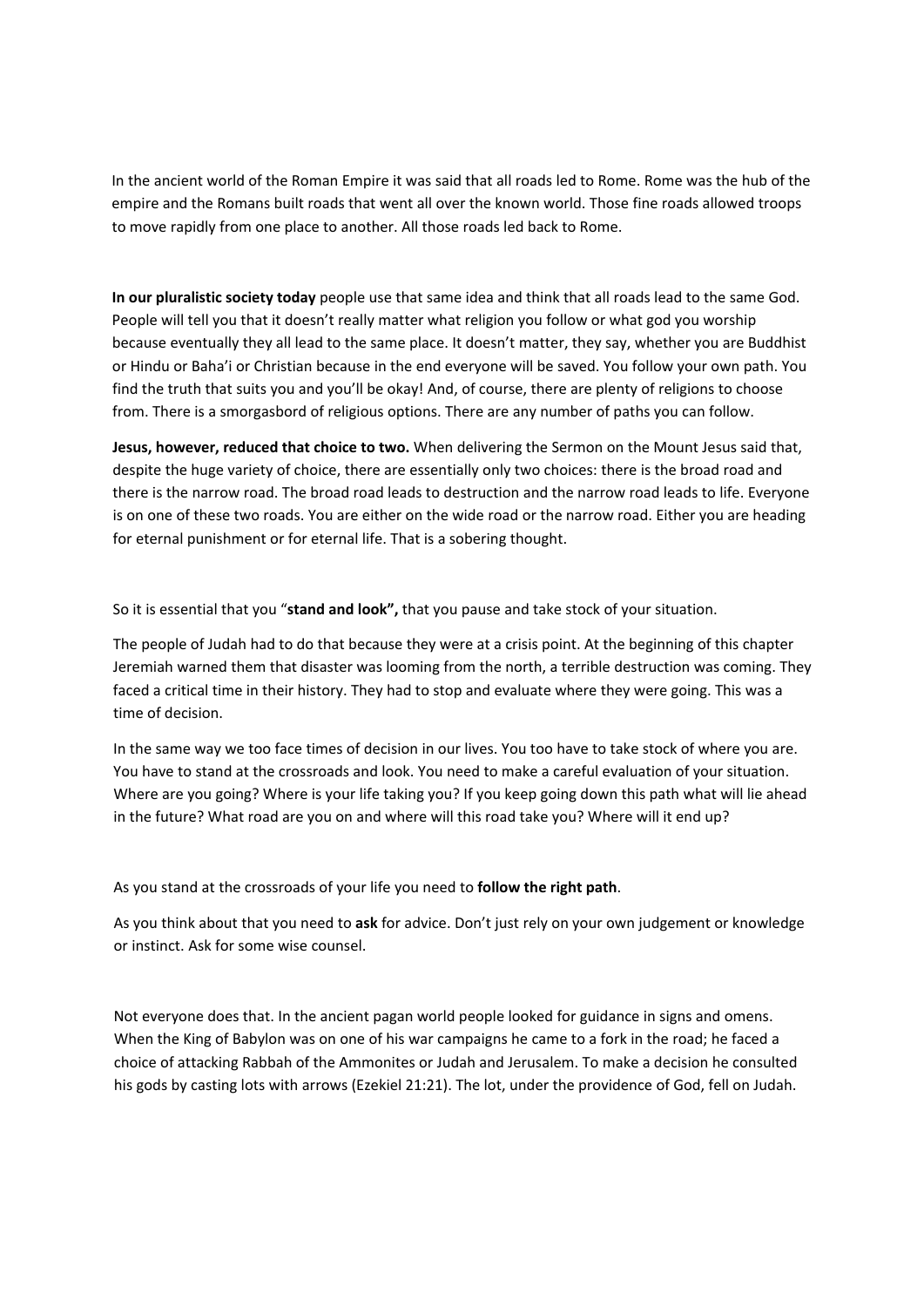People today will look for the same sort of guidance in the stars by astrology, or by studying tea leaves, or by palm reading or by tarot cards. In the  $21<sup>st</sup>$  century we are seeing a revival of ancient paganism. All those pagan practices are coming back.

Instead of following these pagan rituals the people of Judah had to ask for advice. The people to ask were the true prophets and priests of Israel. Through Isaiah the Lord had promised them this guidance; "Whether you turn to the right or to the left, your ears will hear a voice behind you saying, 'This is the way, walk in it'" (Isaiah 30:21).

That same help is available to young people today through godly parents and grandparents, through your pastor and elders and Christian school teachers. All of us are happy to help you and advise you.

Young people don't always feel the *need* for advice. The distinguishing characteristic of a teenager is that he knows everything there is to know!

The famous writer Mark Twain said that when he left home at 16 his father knew nothing. When he returned home some years later he was surprised at how much his father had learnt in those few years he had been away!

Young people, don't ignore the advice of your parents and of others in the church.

But that is true for all of us. We all need to be prepared to listen to advice and to take counsel from others and to ask for help when we are uncertain about what to do.

Jeremiah urged the people of Judah to ask for **the ancient paths**.

Just because something is old that doesn't necessarily mean it is good.

Just because something has a long history and has been widely used does not mean it is right or true.

But Jeremiah wasn't claiming only the weight of tradition or history. Rather he was pointing his people to the way of the Lord, to the way of the covenant and to the law of the Lord.

The people did not need any new revelation; rather they needed to follow the path God had revealed to them long ago through Moses and the other prophets who followed him.

Jeremiah pointed them back to the God of their fathers – the God of Abraham, Isaac and Jacob. He directed them back to the God of Moses and Joshua, of Elijah and Elisha, of King David and King Hezekiah. This was the ancient path they needed to ask for and follow.

We need to do that same. Today we need to follow this old path that God has revealed in the Bible. We need to avoid all the passing fads and fashions of the world. We need to be careful that we don't climb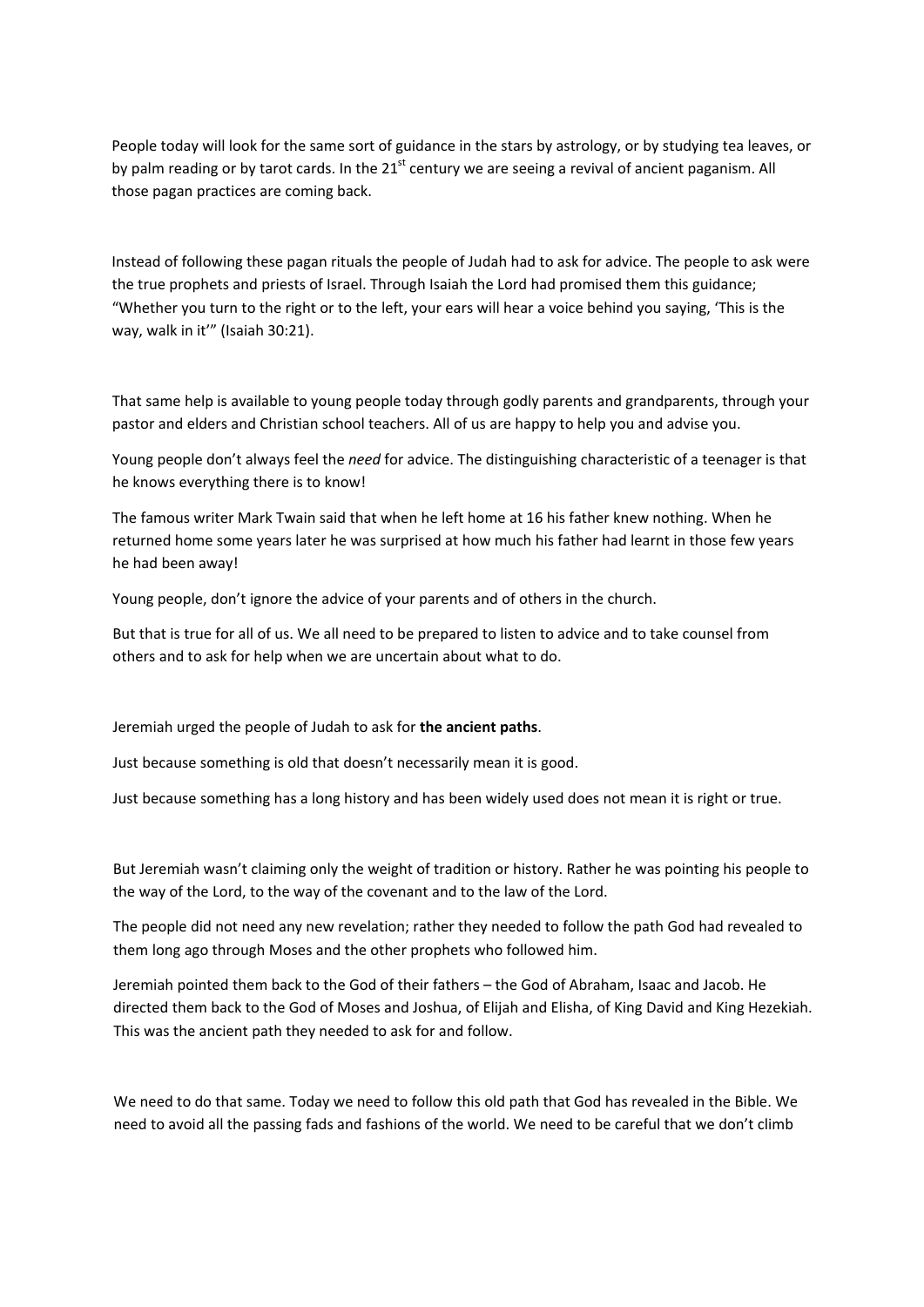on the latest bandwagon of popular opinion. Rather follow what God has told you in the Bible – this is a tried and true path that will lead to eternal life. Ask for the ancient paths.

The prophet also urged them to ask for "**the good way".** The good way is the way of obedience to God and his law. It is the path of faithfulness, righteousness and love.

This isn't always the easiest path to follow. Other people will offer you an easier route.

Sometimes when you are travelling someone will offer to show you an alternative route; "I know a good shortcut!" How many times have you heard that?! But their shortcut usually turns out to be the *long* way round.

It is the same when people suggest a shortcut to the believer or when they offer to show you an easier way.

In Pilgrim's Progress Christian and hopeful were travelling on a narrow path that became rocky and difficult. Across the fence they saw a meadow that looked much easier and so they decided to cross the stile into By-Path-Meadow. But that easier route led them to Giant Despair and Doubting Castle where they were trapped for a long time.

Beware of rabbit trails and wild goose chases and easy paths. Ask for the good way.

The good way is the way of Christ. Jesus said; "I am the Way, the Truth and the Life. No one comes to the Father except through me" (John 14:6). Jesus claimed that he is the good way. He is the only way. The only way you can find eternal life and happiness is by believing in the Lord Jesus and trusting in him. Ask for the good way.

When you have found Jesus and this good way then you need to **"walk in it**".

You see, it is one thing to *know* the right path and it is another to *walk in it*.

It is one thing to *hear* the word of God and it is another thing to put it into *practice*.

That was the point Jesus made at the end of the Sermon on the Mount. The wise man who built his house on the rock is the one "who hears these words of mine and puts them into practice." (Matt 7:24).

Are you doing that? Are you a follower of Jesus? Are you hearing the words of Jesus and doing them? Are you walking in the footsteps of Jesus? And will you stay on that path? Will you keep to that road? Will you follow Jesus to the end?

Proverbs 15:21 says that "a man of under‐standing keeps a straight course." The word for course is the word for way or path. Will you keep following Jesus on that path that leads to life?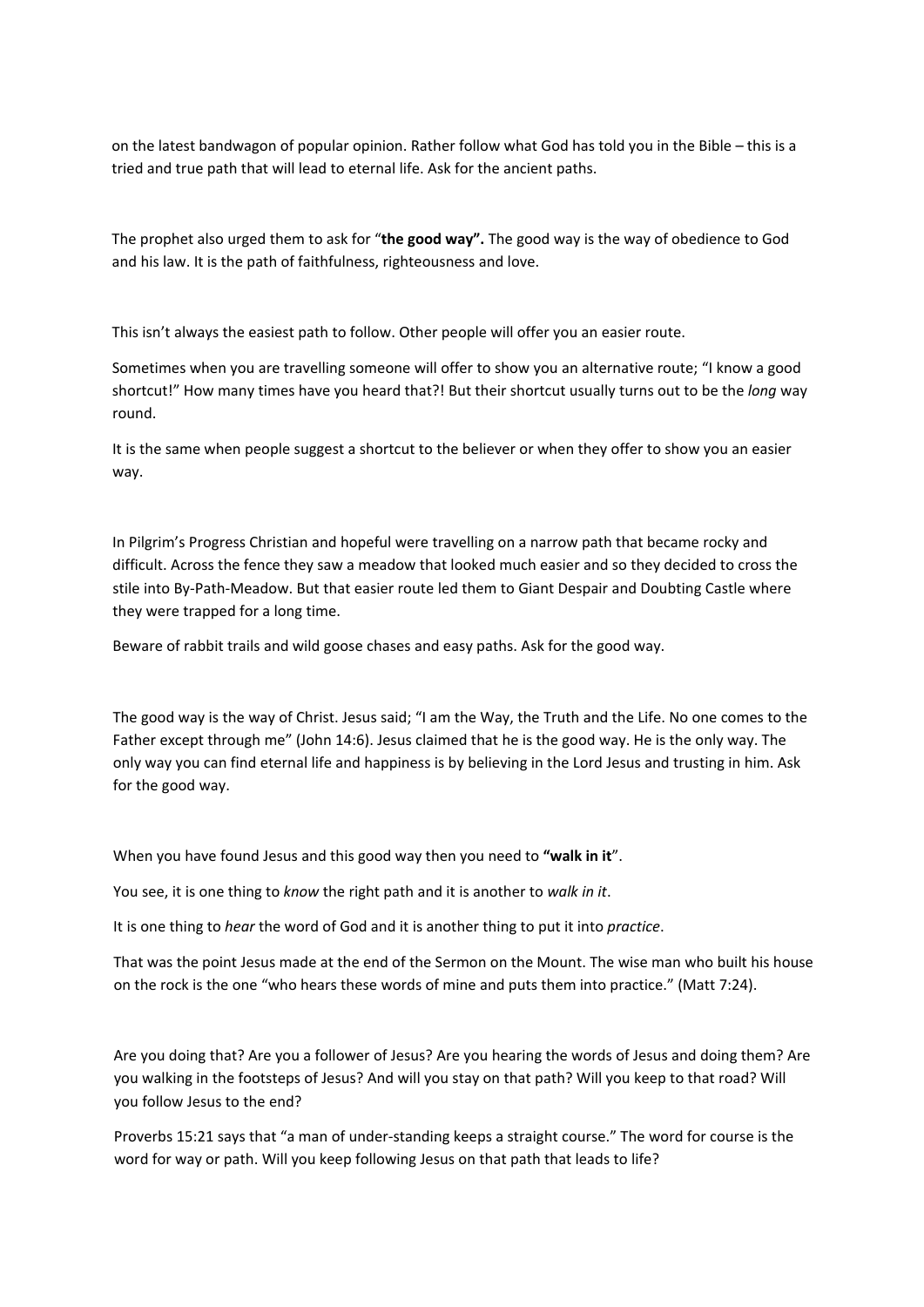## If you do "**you will find rest for your souls"**

We all know what happens if you take a wrong exit on the motorway and you end up on the wrong road. You have to travel a long way before you can get off and correct your mistake. You end up wasting a lot of time. It often causes arguments in the car between the driver and the passenger and everyone gets frustrated.

In the same way people who follow the wrong path *in life* end up frustrated and anxious. This is part of the reason why so many in our society are on a cocktail of tablets; they need these to cope with the anxieties and tensions of their lives. They have not found that peace that passes all understanding that guards our hearts and minds in Christ Jesus.

Augustine spoke about that way back in the 4th century AD when he said that "our hearts are restless till they find their rest in thee." Many people in our present world are experiencing just that. Their hearts are restless because they have not found their rest in the Lord. Maybe you are the same?

If you follow the Lord Jesus then you will find rest for your soul in this journey.

That doesn't mean that life will always be easy and they you won't have any problems.

Nor does it mean that you can take it easy and not do any work.

There is work to do, there are duties to perform, and there are responsibilities to take up. But you will find rest even in those duties, even while doing that work, even when fulfilling your responsibilities.

Jesus promised this when he said; "Come to me all you who are weary and burdened and I will give you rest. Take my yoke upon you and learn from me for I am gentle and humble in heart and you will find rest for your souls. For my yoke is easy and my burden is light" (Matthew 11:28‐29) Have you "heard the voice of Jesus say; Come unto me and rest? Lay down thou weary one, lay down, Thy head upon my breast"? (Sing to the Lord 435)

Part of this rest that Jesus promised comes from times of refreshment along the way. In his journey to the Celestial City Christian enjoyed times of rest that gave him strength to carry on, as when he stayed at the house of the Interpreter.

In the same way God gives us times of spiritual rest. One of the most important of those is the weekly Sabbath rest on the Lord's Day. God knows that we need this day to let our souls catch up with our bodies.